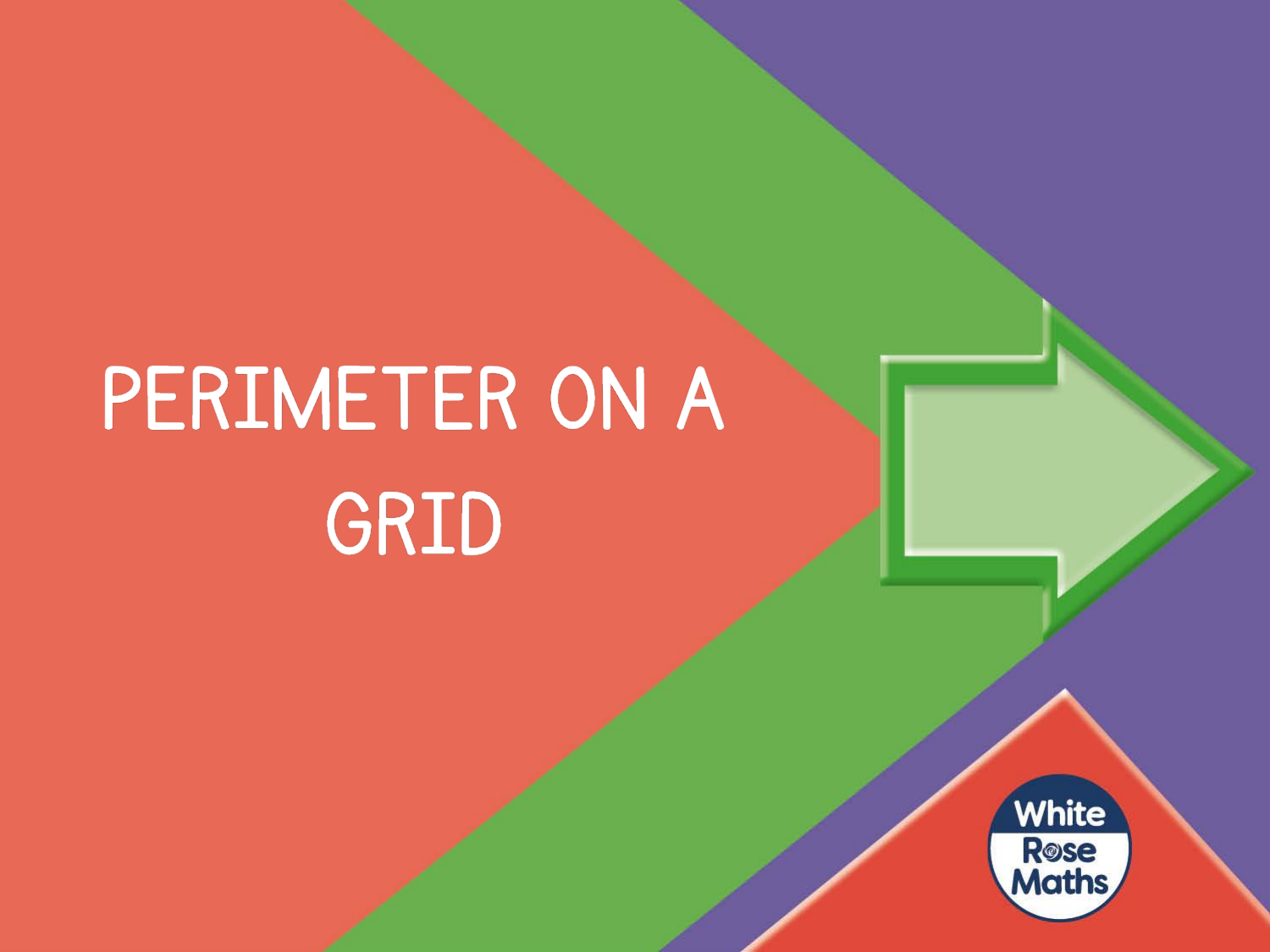# GET READY

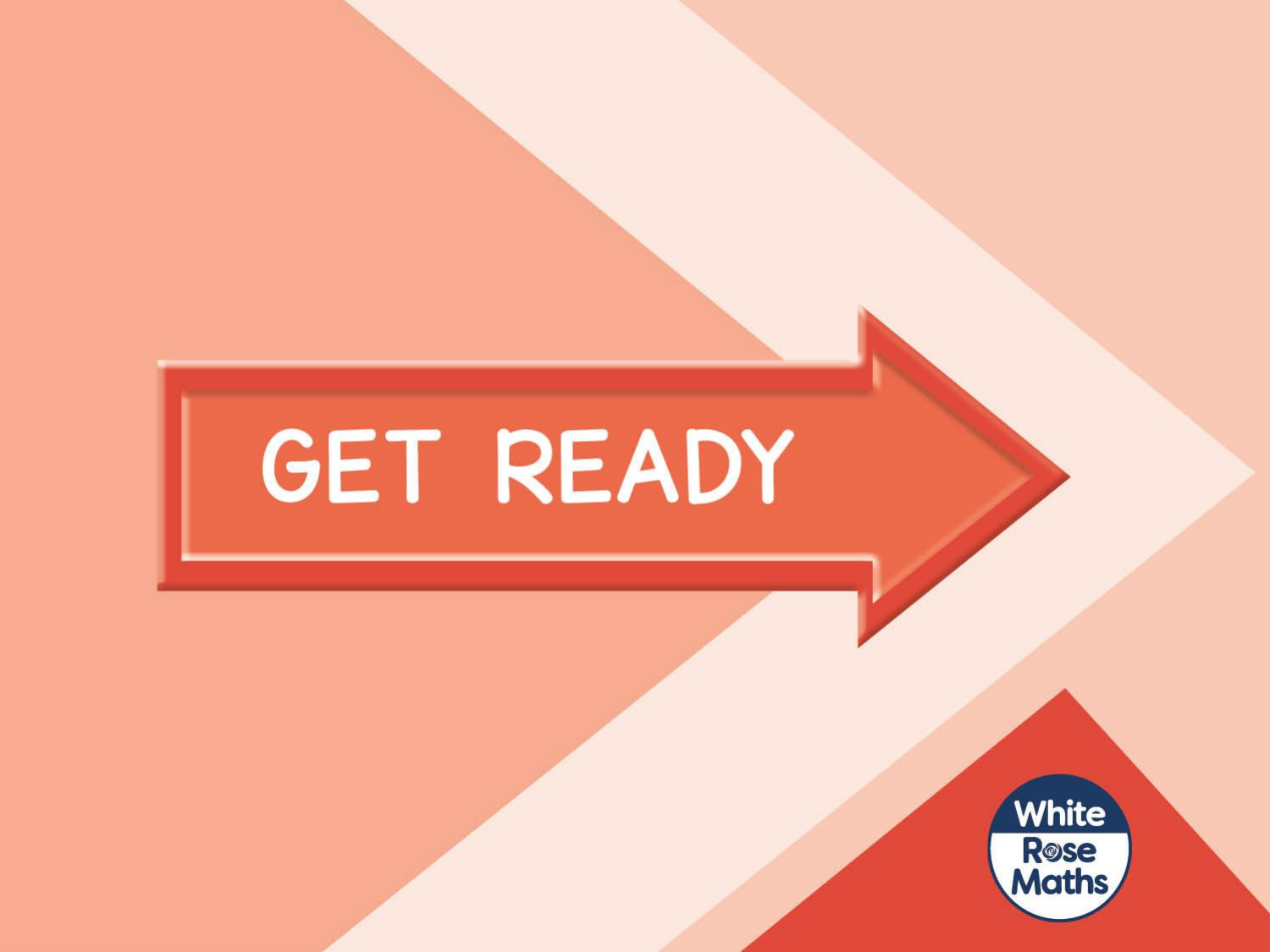

1) Which unit could not be used to measure perimeter?

inch km ml mm

2) 
$$
7+7+4+4=7 \times \boxed{+4 \times \boxed{}
$$

3) 
$$
8 + 6 + 6 + 8 = \boxed{+ 16}
$$

4) Which shape's perimeter would be hardest to measure using only a ruler?

#### Circle Pentagon Trapezium Triangle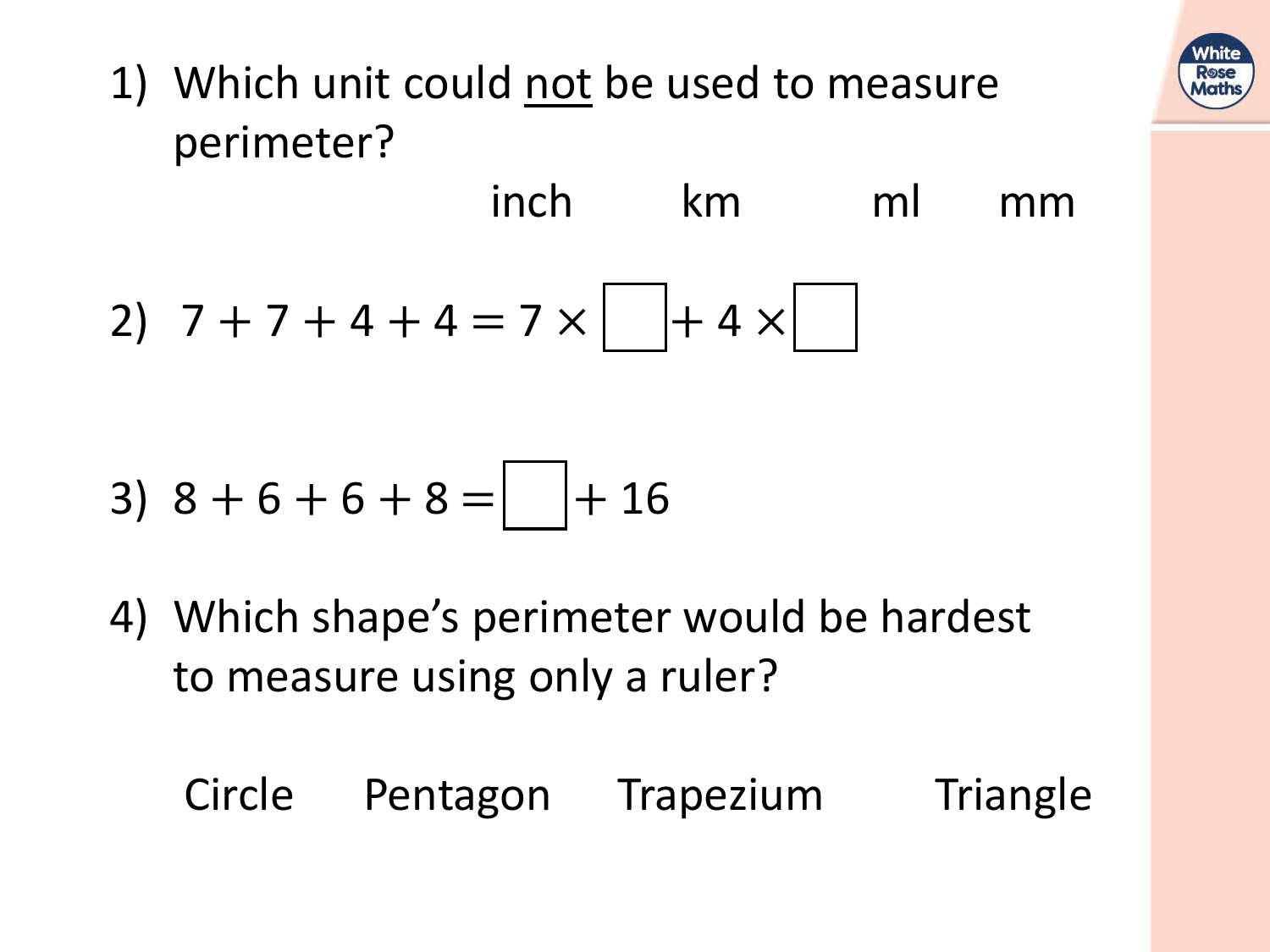

1) Which unit could not be used to measure perimeter?

2) 
$$
7 + 7 + 4 + 4 = 7 \times \boxed{2} + 4 \times \boxed{2}
$$

3) 
$$
8 + 6 + 6 + 8 = \boxed{12} + 16
$$

4) Which shape's perimeter would be hardest to measure using only a ruler?



Circle Pentagon Trapezium Triangle

inch km Imll mm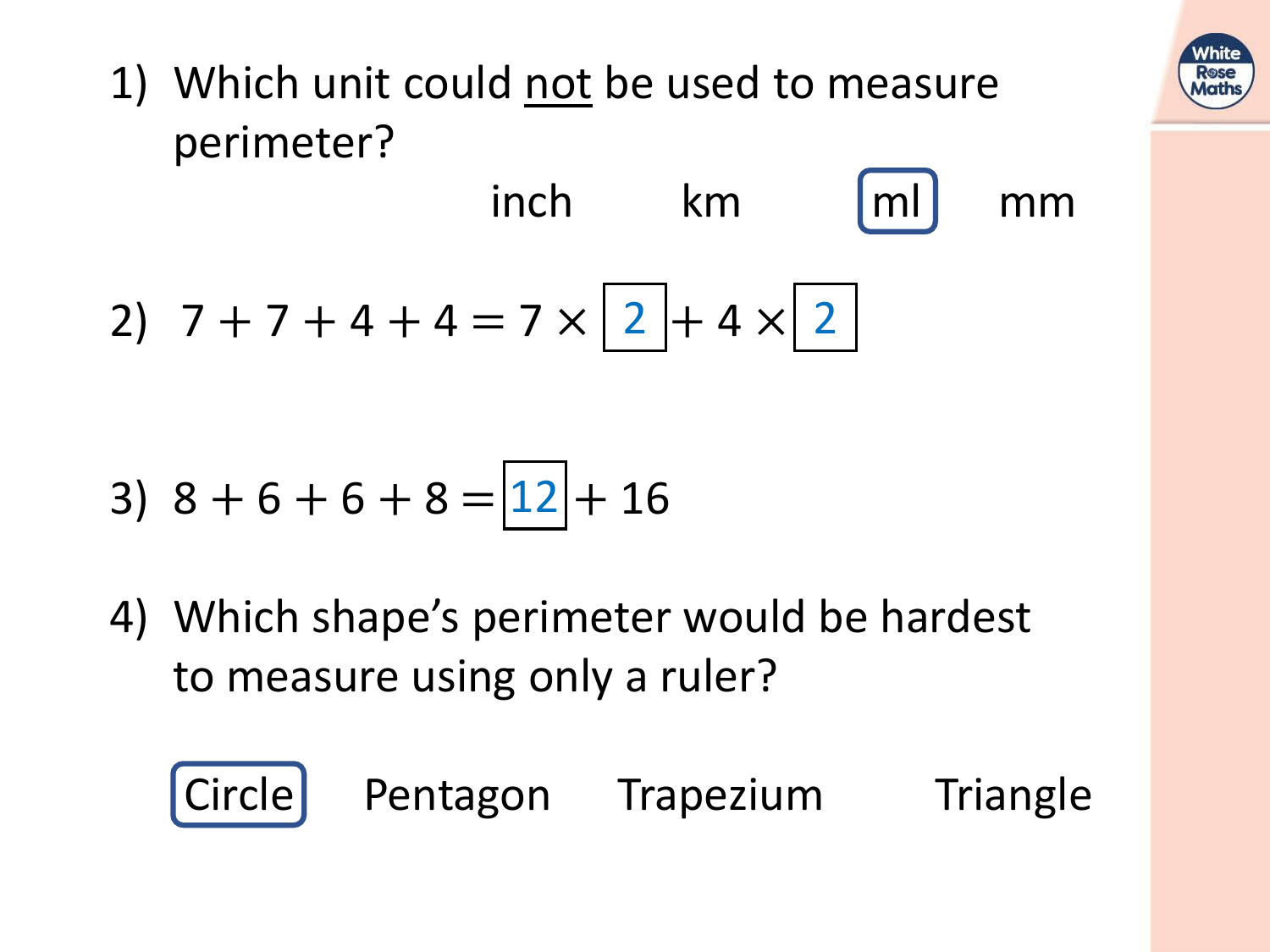# LET'S LEARN

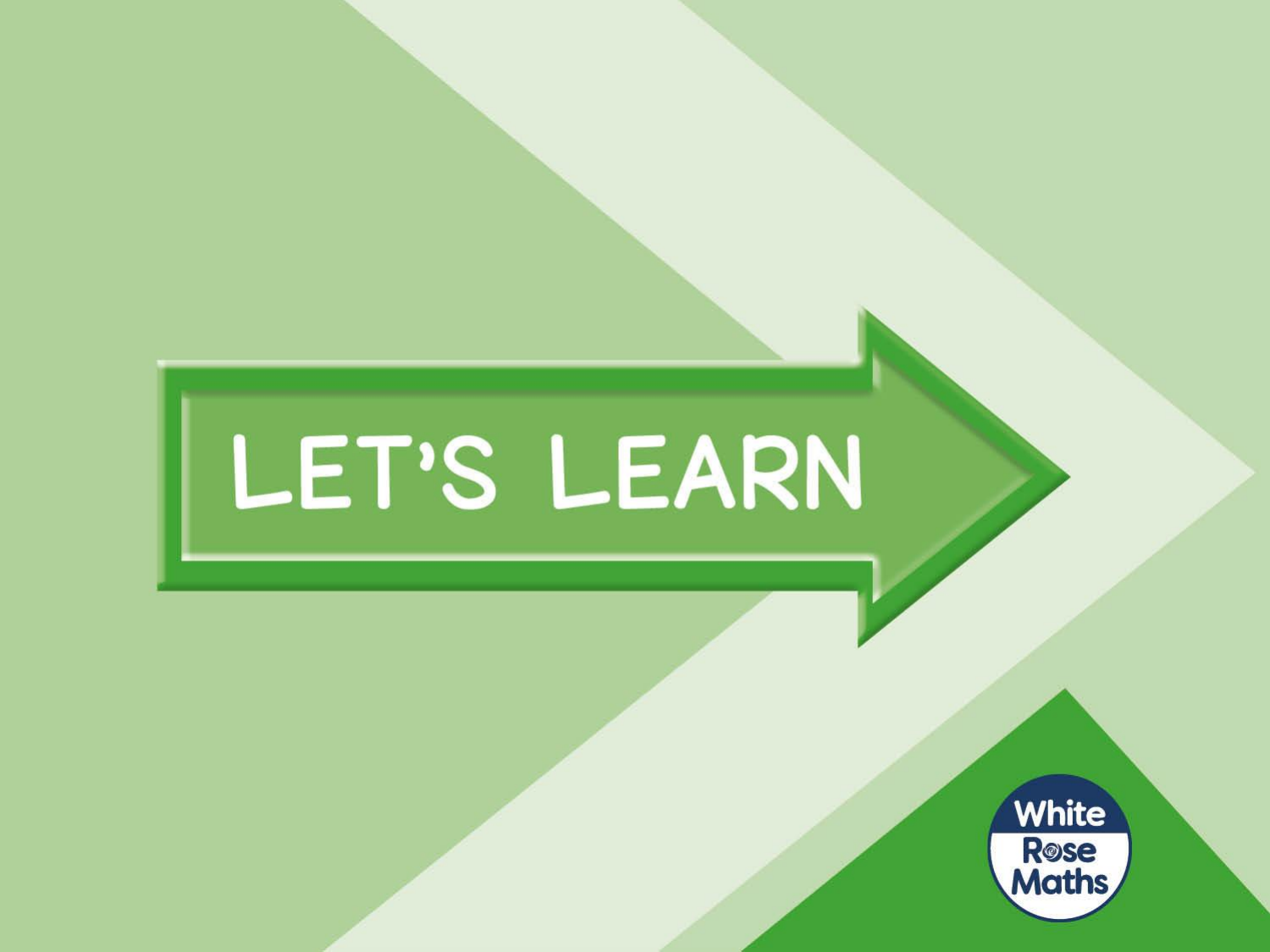

Perimeter  $=$  the length around a closed 2D shape

$$
6 + 3 + 6 + 3 = 18 \text{ cm} \qquad 6 + 3 = 9
$$

 $6 \times 2 + 3 \times 2 = 18$  cm

 $9 \times 2 = 18 \text{ cm}$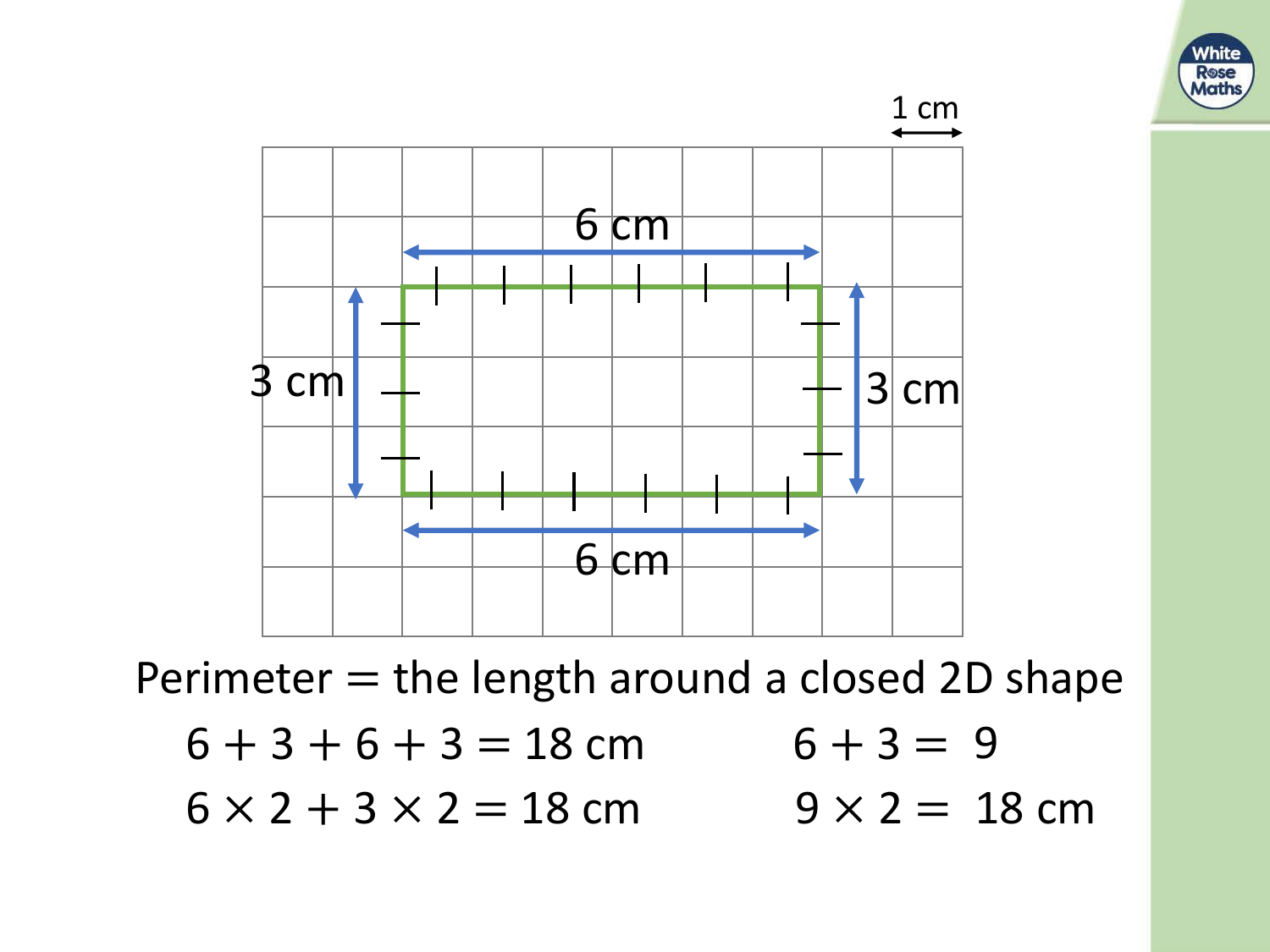

#### What is the perimeter of this rectilinear shape?



Do I need to count all the squares? Have a think



$$
2 + 2 + 4 + 2 + 6 + 4 = 20
$$
 cm

 $6 + 4 = 10$  $10 \times 2 = 20$  cm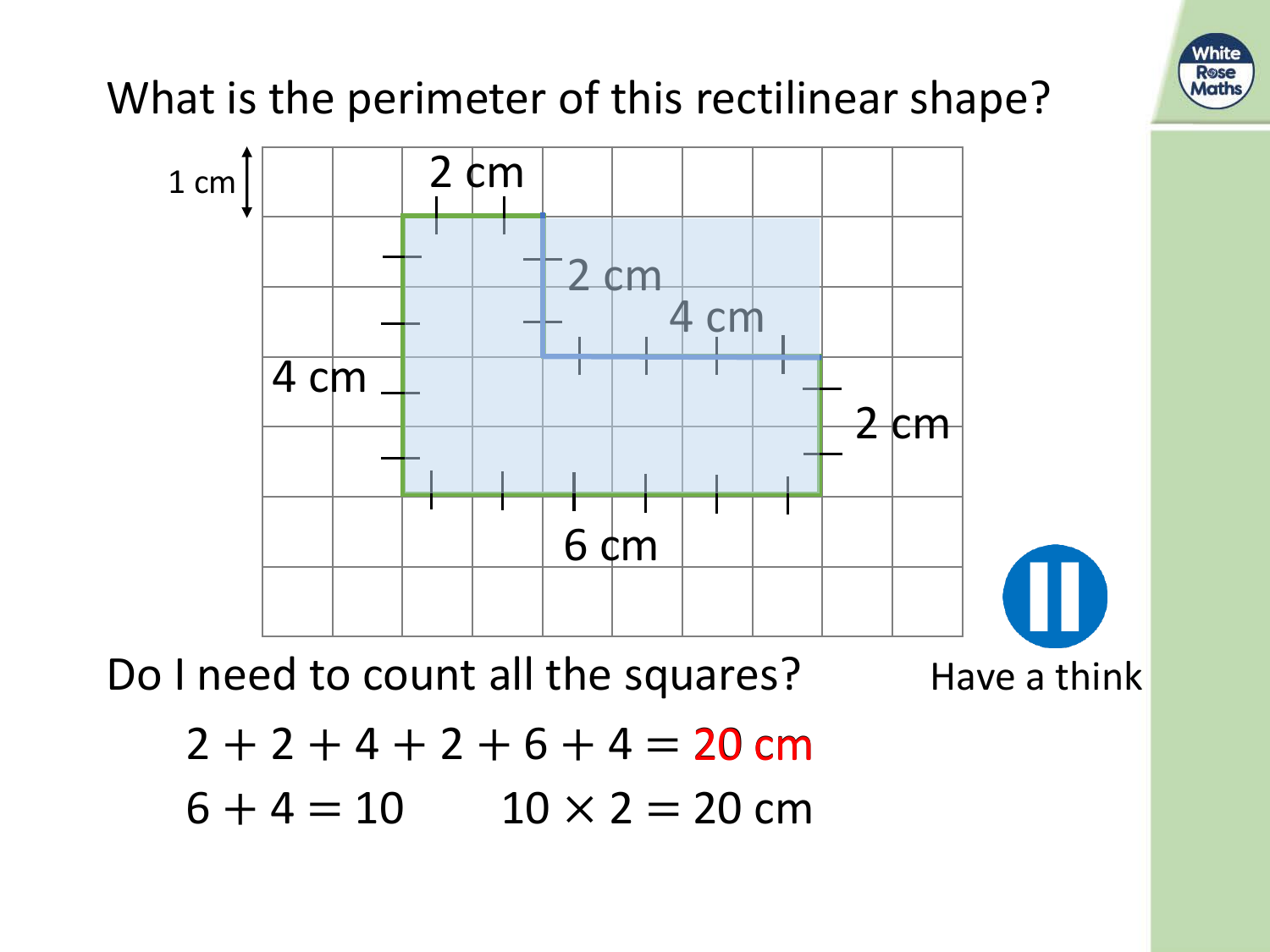

### Have a go at questions 1 - 2 on the worksheet

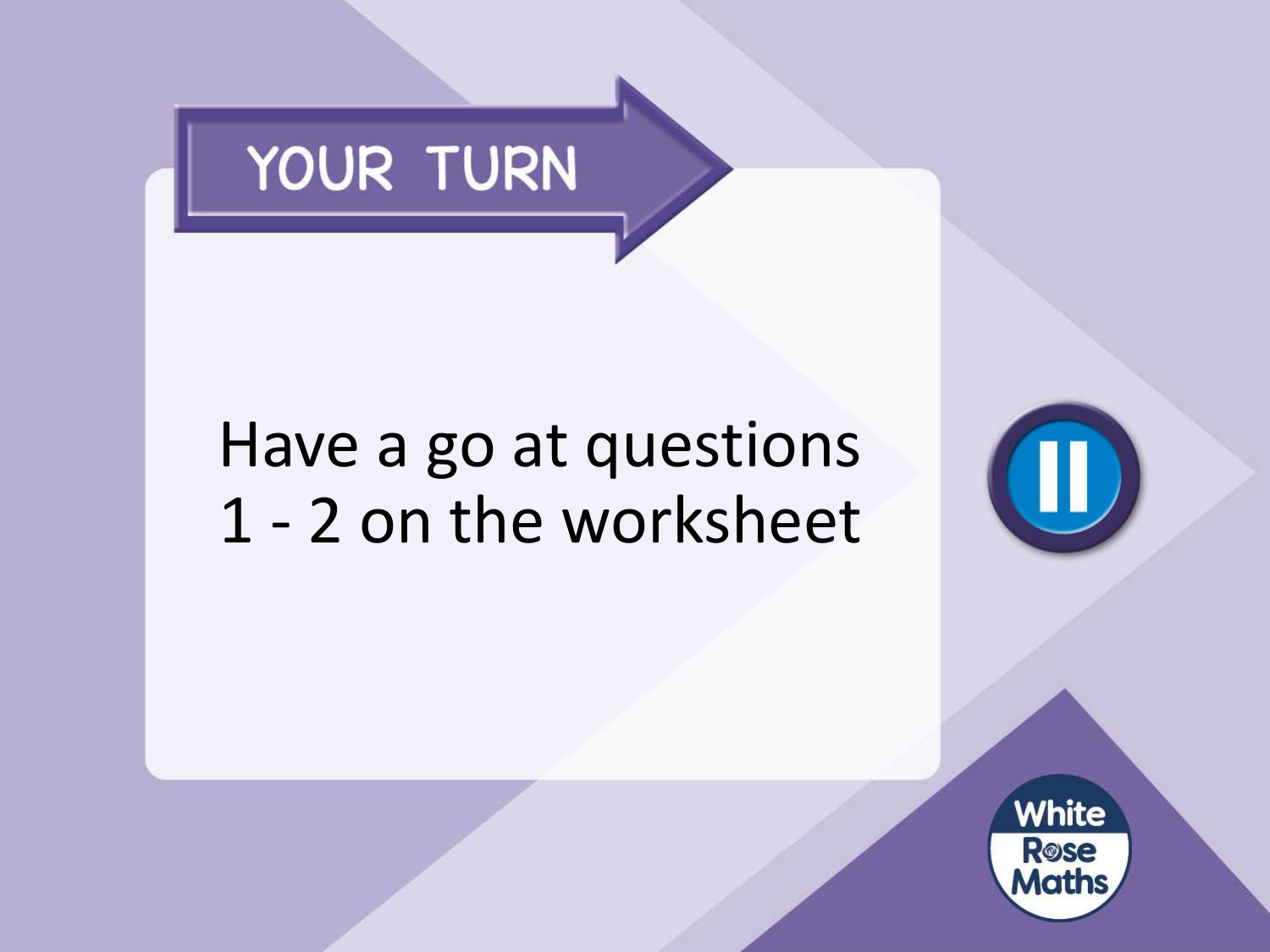

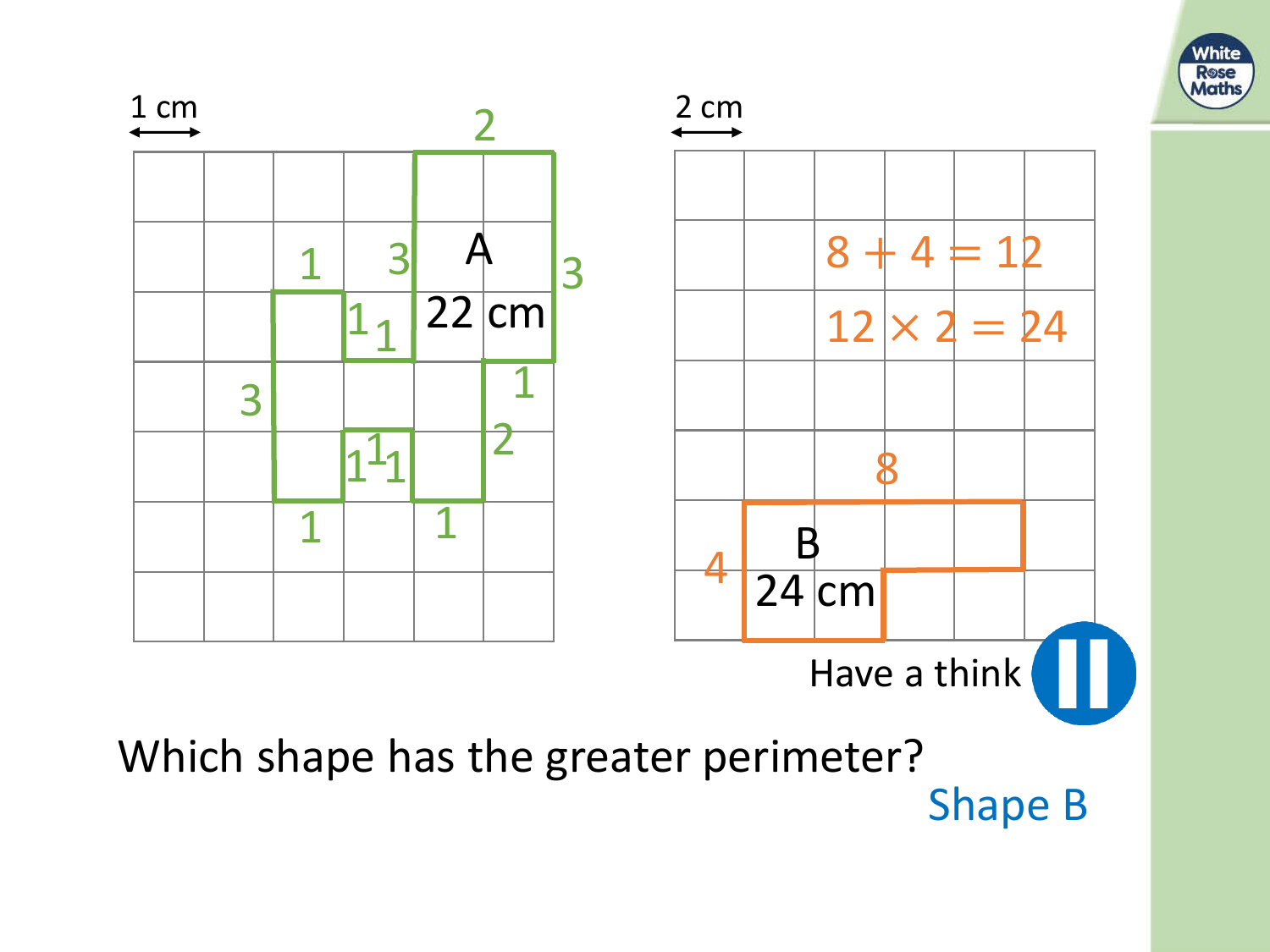

Have a think

Draw a rectangle with a perimeter of 20 cm

Two pairs of equal sides

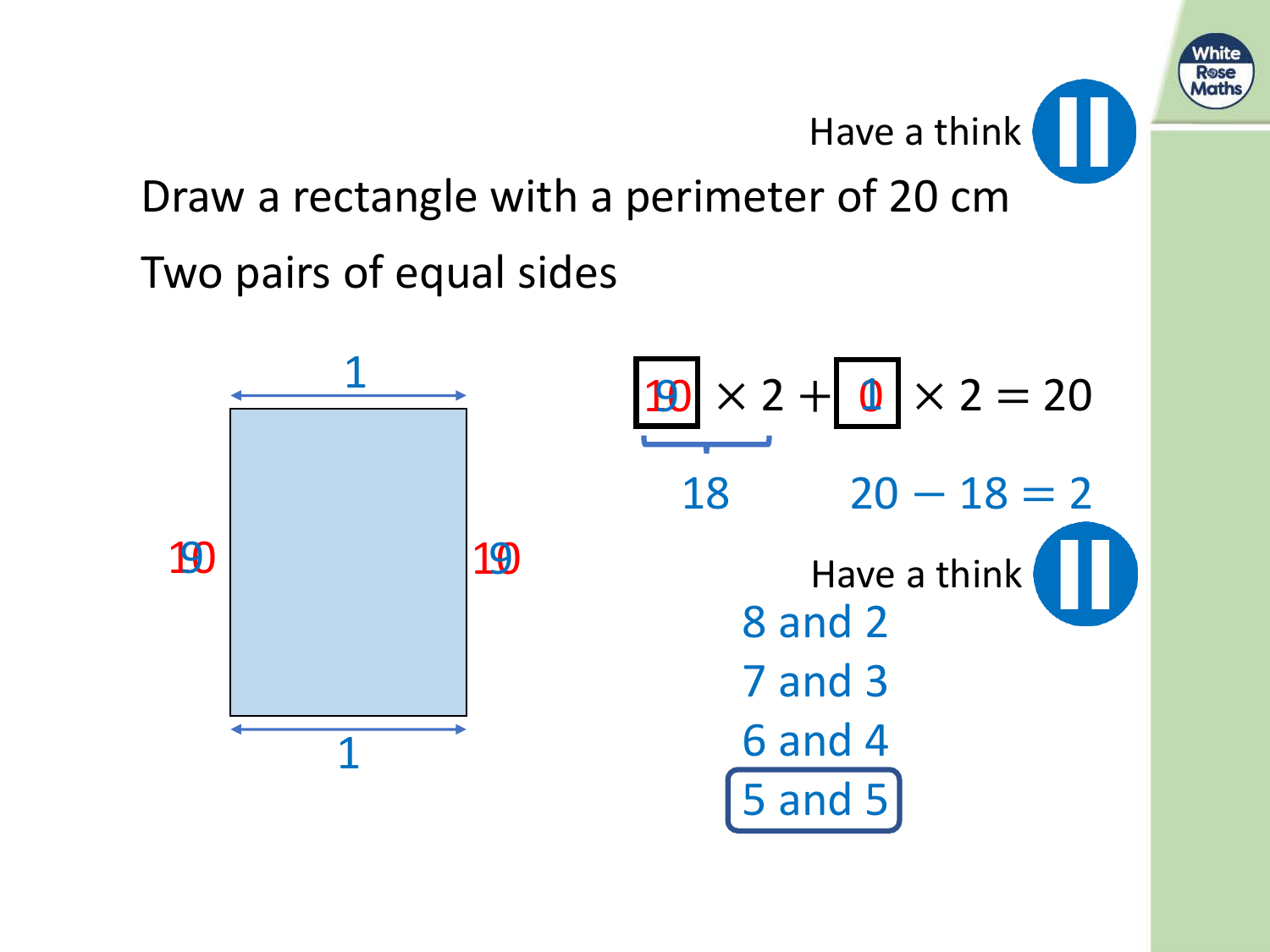